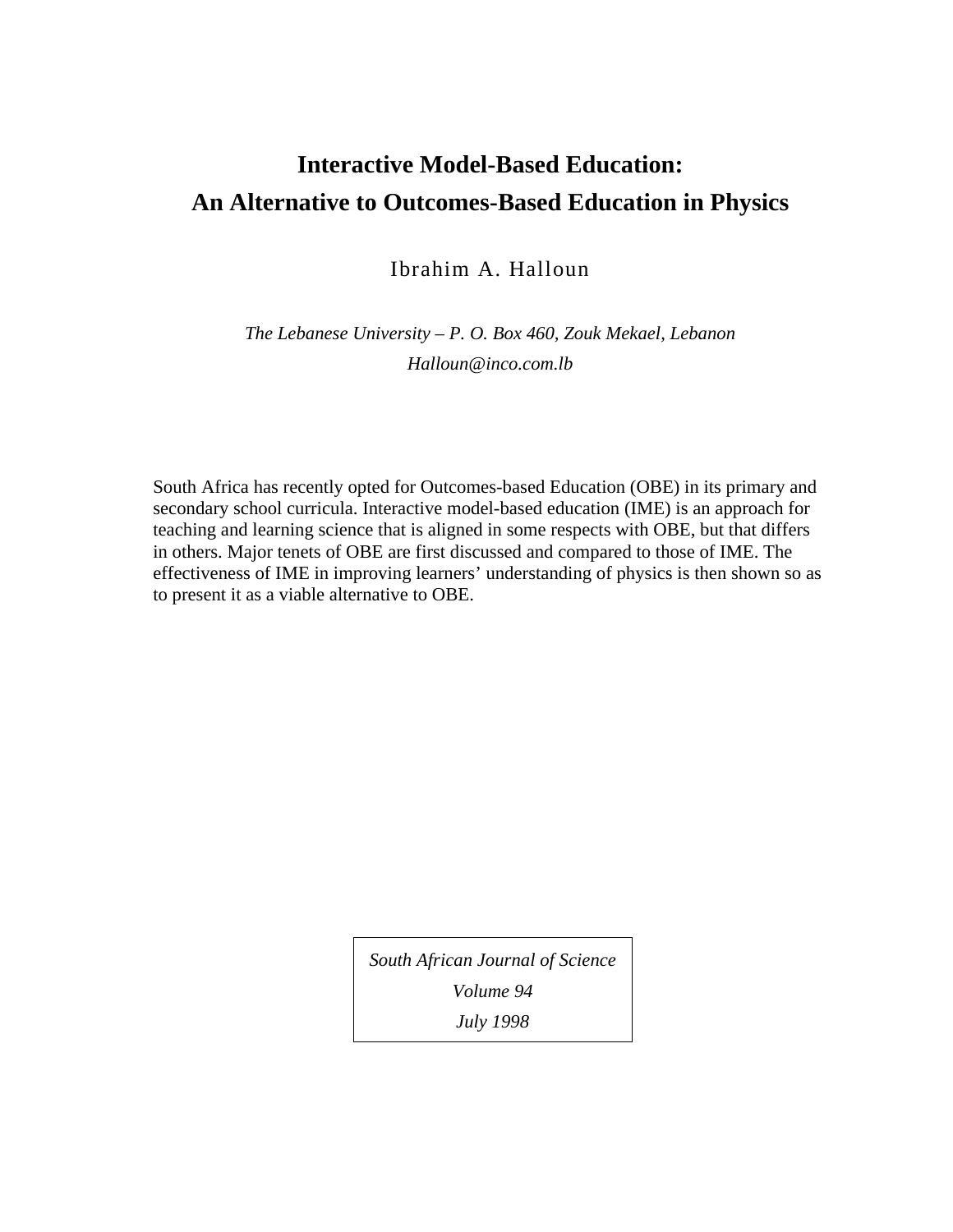Modern trends in education all call for student-centered education with flexible curricula that can be easily adaptable to individual students' competence. The shift from conventional show-and-tell instruction has been called for after many local and international studies have shown that pupils and students at all levels often pass their courses without necessarily understanding the material in these courses. The situation is perhaps most alarming in mathematics and science, and especially in physics (Novak, 1987 & 1994).

The Third International Mathematics and Science Study (TIMSS) has shown that even pupils in developed countries have unsatisfactory understanding of the most elementary conceptions in science and mathematics. About half a million of students enrolled in fifteen thousand schools in forty different countries participated in the 1994 study. South African pupils trailed behind the rest of their peers in mathematics and science (Howie, 1997; *http://wwwcsteep.bc.edu/timss*).

In the last two decades, research in physics education has been constantly showing that conventional physics instruction of lecture and demonstration has no noticeable impact on secondary pupils and college students. Pupils and students often come to their physics courses encumbered with naïve beliefs about the physical world that are incommensurable with scientific theory. They often complete these courses still holding fast to their beliefs, thus misconstruing the scientific message in these courses, whether in relation to the conceptual structure of scientific theory or in relation to its relevance and applicability in the real world (Cobern, 1993; Halloun, 1997; Halloun & Hestenes, 1985 & 1998; Hammer, 1994; Hestenes, Wells & Swackhamer, 1992; McCloskey, 1982; Seepe, 1994; Smit & Finegold, 1995; Smit & Nel, 1997).

Alarmed to this situation, educators in South Africa and in some other countries have sought recourse in *Outcomes-based Education* (OBE), hoping it would be a better alternative to conventional instruction (Ministry of Education, 1997). Other alternatives have been sought in other countries, especially in science and mathematics education. Among these alternatives is what I will refer to in this article as *interactive model-based education* (IME) which, at least in physics, has resulted in significant improvement of student understanding (Clement, 1989; Halloun 1996, 1998; Halloun & Hestenes, 1987; Wells, Hestenes & Swackhamer, 1995; White, 1993; White & Frederiksen, 1990).

In this article, the basic tenets of OBE are first presented and compared to those of IME. Meanwhile, a description is presented from an IME perspective of scientific knowledge that should be targeted in physics education and of the way learners should be guided through to develop such knowledge. The effectiveness of IME in secondary school and college physics is then shown with the implication to opt for IME rather than OBE in science and mathematics education.

#### **OBE and IME: A perspective**

The National Department of Education in South Africa (1997a) sees in Outcomesbased Education (OBE) a shift from a teacher-centered, objectives-driven to a learnercentered, outcomes-oriented education; the outcomes being associated with individuals with certain conceptual knowledge and motor abilities. Interactive model-based education (IME) is a name that I give in this article to mainly the type of mathematics and science education that: (a) promotes *active* and *reflective* engagement of learners, and that (b) guides them to *evolve into scientific realism*, chiefly through the *schematic* construction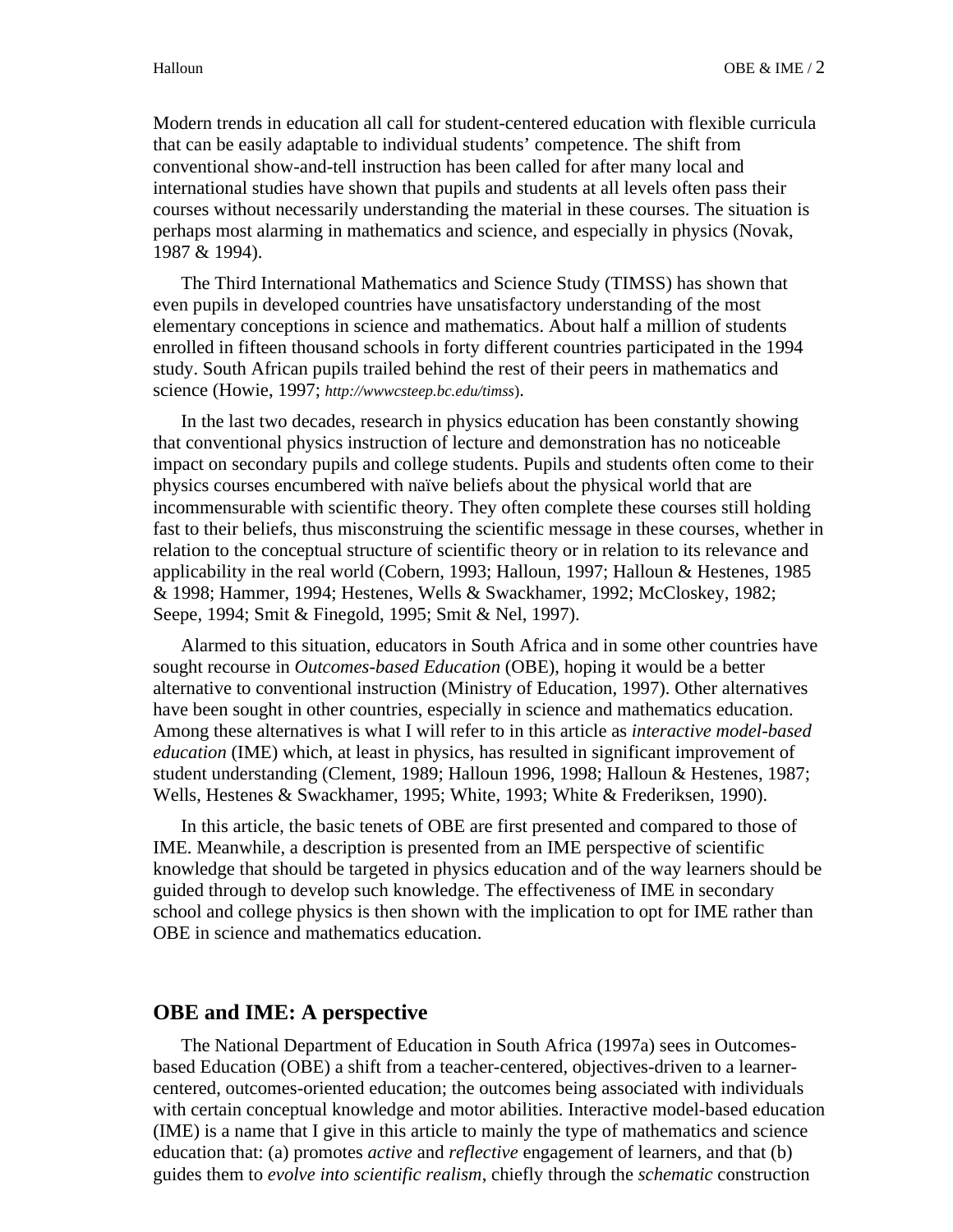and employment of *conceptual models* of the real world (Halloun 1996 & 1998; Wells et al., 1995).

OBE and IME both stem from modern cognitive theories. OBE is probably most influenced by *constructivism,* whereas IME has benefited from various cognitive theories without bearing the stamp of any one particular school (Halloun, 1998). Furthermore, and unlike OBE, IME is deeply entrenched into the philosophy of science from which it draws its epistemological tenets (Halloun, 1996 & 1998).

Figure 1 shows major differences between conventional (old) instruction and OBE (new) as seen by the South African ministry of education (National Department of Education, 1997b). The nine items in this figure are discussed in the following and compared to what IME holds in their respects. All nine items stem from the general pedagogical tenets of OBE, and some, mainly items 4 and 8, from its epistemological foundations as well. The discussion will be done along the lines of curriculum content or program of learning and instruction (items 4, 6 and 8), methodology (items 1, 3, 5 and 9), and assessment (items 2 and 7).

|   | <b>Old Approach</b>                                                                         | <b>New Approach (OBE)</b>                                                                                                     |
|---|---------------------------------------------------------------------------------------------|-------------------------------------------------------------------------------------------------------------------------------|
| 1 | passive learners                                                                            | active learners                                                                                                               |
| 2 | exam-driven                                                                                 | learners are assessed on an<br>on-going basis                                                                                 |
| 3 | rote-learning                                                                               | critical thinking, reasoning, reflection<br>and action                                                                        |
| 4 | syllabus is content-based and broken<br>down into subjects                                  | integration of knowledge; learning relevant<br>and connected to real-life situations                                          |
| 5 | textbook/worksheet-bound and<br>teacher centred                                             | learner-centred; teacher is facilitator;<br>teacher constantly uses groupwork and<br>teamwork to consolidate the new approach |
| 6 | sees syllabus as rigid and non-negotiable                                                   | learning programmes seen as guides that<br>allow teachers to be innovative and<br>creative in designing programmes            |
| 7 | teachers responsible for learning;<br>motivation dependent on the personality<br>of teacher | learners take responsibility for their<br>learning; pupils motivated by constant<br>feedback and affirmation of their worth   |
| 8 | emphasis on what the teacher hopes to<br>achieve                                            | emphasis on outcomes – what the learner<br>becomes and understands                                                            |
| 9 | content placed into rigid time-frames                                                       | flexible time-frames allow learners to<br>work at their own pace                                                              |

Fig. 1. Differences between the "old" and "new" educational approaches in South Africa (National Department of Education, 1997b)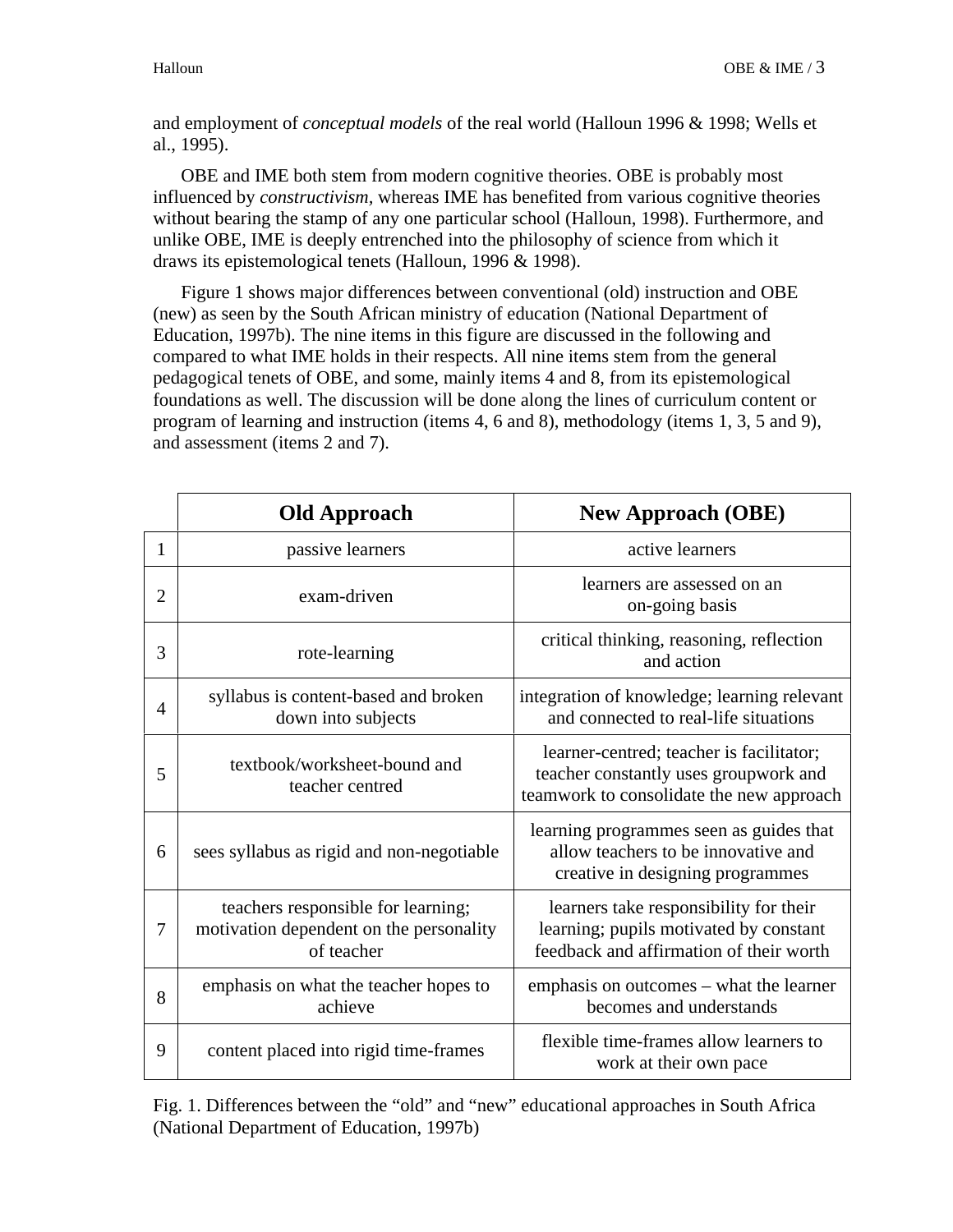## **Program**

Like OBE, IME denounces the conventional treatment of scholarly knowledge as canned goods that can be delivered to the learners by an authority, be it a teacher or a textbook (item 5 in Fig. 1). However, unlike OBE, IME sets *explicitly*, and ahead of time, the goals or prospective "outcomes" of the educational endeavour, i.e. what it hopes of the learner to "become" and "understand" (item 8 in Fig. 1). This position is taken under IME for at least two reasons:

- 1. In the absence of clear targets in the head of the teacher, learners would be left to wander in futile and endless labyrinths.
- 2. Outcomes need to be assessed, and no objective assessment can be made without clearly defined standards to compare the outcomes to.

According to both OBE and IME, the ultimate goal of science education is to empower students with knowledge and skills that are commensurable with those of scientists. However, and because of lack of clear epistemological foundations, OBE does not spell out explicitly the nature, and especially the structure of scientific knowledge that the learners are expected to construct. In contrast, IME holds the position that scientific theory is built around *models* of well-defined structure, and that *modeling* the physical world following well-defined rules constitutes the crux of scientific endeavour. IME thus strives to help learners develop modeling skills and model-centered knowledge.

IME agrees with OBE on the need to allow students develop *coherent* conceptual structures that are explicitly connected to everyday life experience (item 4 in Fig. 1). In conventional science instruction, scientific knowledge is often presented *episodically*. One concept or principle is presented after another without necessarily showing how they all relate to one another in coherent structures. As a result, learners' knowledge about topics discussed in science courses often tends to be weakly structured and fragmented. Furthermore, learners are often led to believe that scientific knowledge, and especially physics, pertains to fictitious situations that have no relevance to everyday life. Consequently, students loose interest in, and motivation about, the educational process (Halloun & Hestenes, 1998).

#### **Dimensions of a model**

The *domain* of a model consists of physical systems and phenomena that can be described and/or explained, in some respects, and to a certain degree, using the model*.*

The *composition* of a model consists of conceptual entities that are grouped in two sets: (a) the set of objects inside the model (content), and (b) the set of agents outside (environment) which interact with the objects inside, as well as of respective properties or descriptors.

The *structure* of a model consists of *relationships* among the descriptors of different entities. Depending on the type of structure included in the model, a model can be descriptive and/or explanatory. Kinematical models of Newtonian mechanics are descriptive, dynamical models are explanatory.

The *organization* of a model refers to its relationship to other models in a given scientific theory. Every theory provides appropriate *classification schemes* for grouping various models into *families* of models, the most fundamental of which are the families of basic models.

A *basic model* is one with simple composition (often consisting of one object) and simple structure (often limited to describing and/or explaining one elementary phenomenon).

Fig. 2. Dimensions that define a model and situate it in a scientific theory.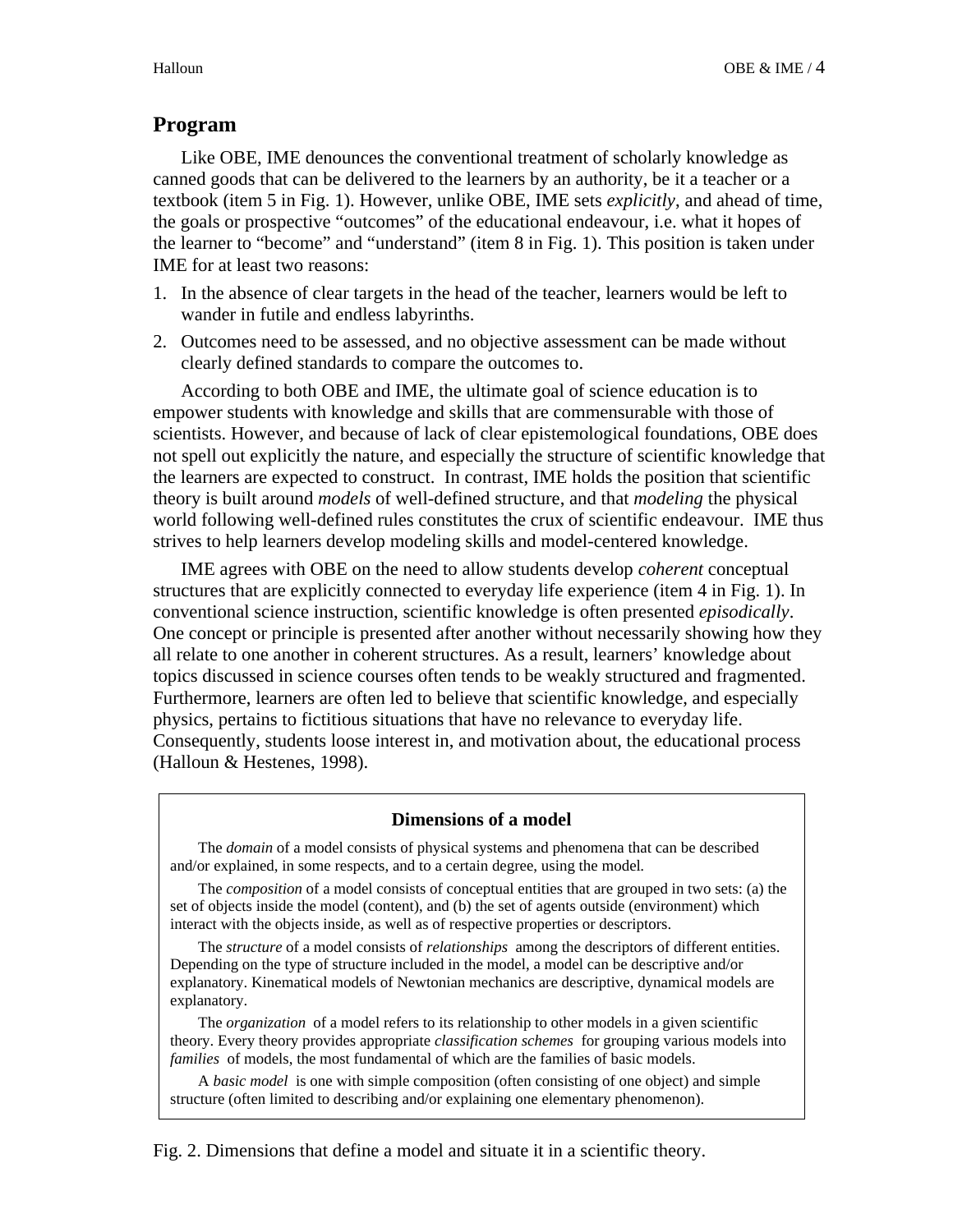IME holds the position that the coherence of scientific knowledge is insured by and large by the fact that scientific theory is model-centered, and that learners should thus learn how to construct models of the physical world the way scientists do. IME further assumes that every scientific theory can be built around a few *basic models*, within the context of which learners can develop individual concepts, laws and other constructs (Halloun, 1996 & 1998).

A model is explicitly defined through a set of four dimensions: domain, composition, structure and organization. Composition and structure "define" the model. Domain and structure situate it in the theory to which it belongs (Halloun, 1996). These four dimensions are outlined in Figure 2 and illustrated in Figure 3 with the uniformly accelerated particle model which belongs to the family of basic particle models in Newtonian theory (Fig. 4).

The four dimensions presented in Figure 2 constitute for a model what is often referred to in the literature as *declarative knowledge*. These dimensions are complemented by some *procedural knowledge*. Procedural knowledge consists of the rules that guide the construction and employment of models, and associated with it is a repertoire of familiar situations in which a person had the chance to successfully apply the model (Halloun, 1998).

In conventional instruction, and especially in physics, scientific skills or procedural knowledge that learners are exposed to are often limited to what is required for solving textbook problems. These problems often have no direct bearing to everyday life, and do not require the systematic use of the various aspects of scientific methodology like in the modeling activities described in the following section. Learners often attack these problems by trial-and-error, search for formulas that relate givens to unknowns in a specific problem, or blindly reproduce some solutions presented by the teacher or the textbook that they had already memorized by rote. Learners often succeed by doing so, especially in conventional exams. As a result, learners' procedural knowledge tend to consist of situation-specific recipes memorized by rote and ready to be reproduced only in the short term, and only when called upon through a conventional examination (Halloun & Hestenes, 1985 & 1998).

For meaningful learning of science according to IME, instead of such recipes, learners ought to develop various aspects of *scientific inquiry*. To this end, models and all sorts of constructs should be developed and applied through well-designed activities for *modeling* the physical world. *Paradigm situations* achieve best this goal. A paradigm situation is a situation that requires the comprehensive construction or employment of one or more basic models and that follows a five-stage scheme outlined in Figure 5. Such situations can be encountered in everyday life or the laboratory, or presented in a special type of textbook problems (Halloun, 1996).

Teachers should by no means prescribe such a modeling process passively to the learners; they should guide them to develop it gradually as they go about modeling paradigm situations. To this end, learners should be brought to the habit of asking themselves systematic questions, the answer to which would help them achieve comprehensively and successfully every step of the modeling process (Halloun 1994, 1996).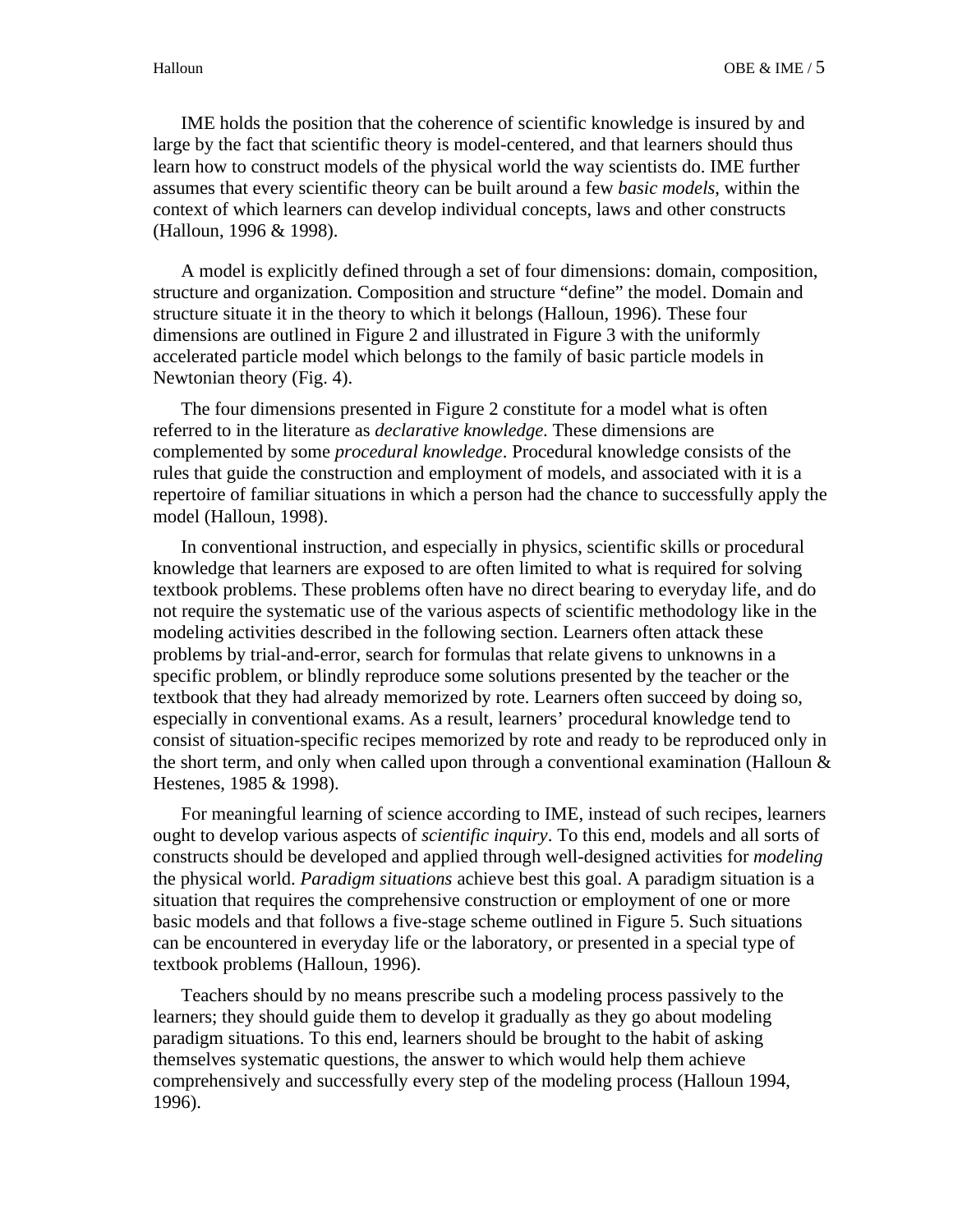## **Uniformly Accelerated Particle Model**

#### **1. Domain**

All physical systems that are in *translation* with *constant acceleration* in inertial reference systems. Each system is interacting with one or many physical agents that exert on it a net *constant force*.

The model could be kinematical (descriptive, not involving forces), and/or dynamical (explanatory, involving forces), within the framework of Newtonian Theory.

### **2. Composition**

- **2.a** *Content: One* particle representing a system in consideration, and depicted by a geometric point in a coordinate system representing the reference frame.
- *2.b Environment:* Two types of agents are distinguished in Newtonian mechanics, those of interaction at-adistance (or long-range interaction), and those of contact interaction.
- *2.c Object descriptors* refer to *intrinsic* and *state properties* of the particle-like system. Only one intrinsic property is accounted for in any particle model: the mass of an object. State properties are the kinematical properties of the object. They include position, displacement, velocity, acceleration, kinetic energy, etc. In a coordinate system, state properties are depicted in a *motion map* consisting of a trajectory on which can be shown position, velocity and acceleration vectors at instants of interest.
- *2.d Interaction descriptors* include, among others, the concept of force. Forces exerted on the particle-like system by its agents are often depicted by arrows in a *force diagram*. The net force is evaluated using the superposition principle (Newton's 4th law or law of composition).

### **3. Structure**

- *3.a Geometric structure*, if any in this model, is often restricted to the relative position of the particle-like object and long-range agents.
- *3.b Interactive structure*, expressed by appropriate interaction laws, like the Newtonian law of universal gravitation.
- *3.c Behavior description:* The translation of the particle is described by *motion laws* (state laws) involving only kinematical concepts, such as:

**a** = constant **v** = **a**t **r** =  $\mathbf{v}_0 t + \frac{1}{2}$  $\frac{1}{2}$  at<sup>2</sup>  $v^2 = 2a$  **r** 

These laws can also be depicted by appropriate *graphs*, *relational diagrams* and/or *motion maps*.

*3.d Behavior explanation:* Variations of the particle's state properties are explained by *causal laws* such as Newton's 2nd law (dynamical law) or the Work-Energy theorem (conservation law).

## **4. Organization**

Newtonian Theory relates the uniformly accelerated particle model to:

- other models within the family of particle models (Fig. 4).
- rigid body models and other families of models (e.g. fluid models) within the theory.

Consequent rules are established within the theory that tell us how to combine this model with other basic models to study physical systems undergoing more complex motions. For example, this model can be combined with the uniformly circling particle model to describe, explain, and/or predict the behavior of an object that undergoes a circular, uniformly accelerated translation. If the object were also rotated about a specific axis (like in the case of Earth), the *emergent* model thus constructed could be further combined with the appropriate rigid body model.

Fig. 3. The Newtonian uniformly accelerated particle model (Halloun, 1998).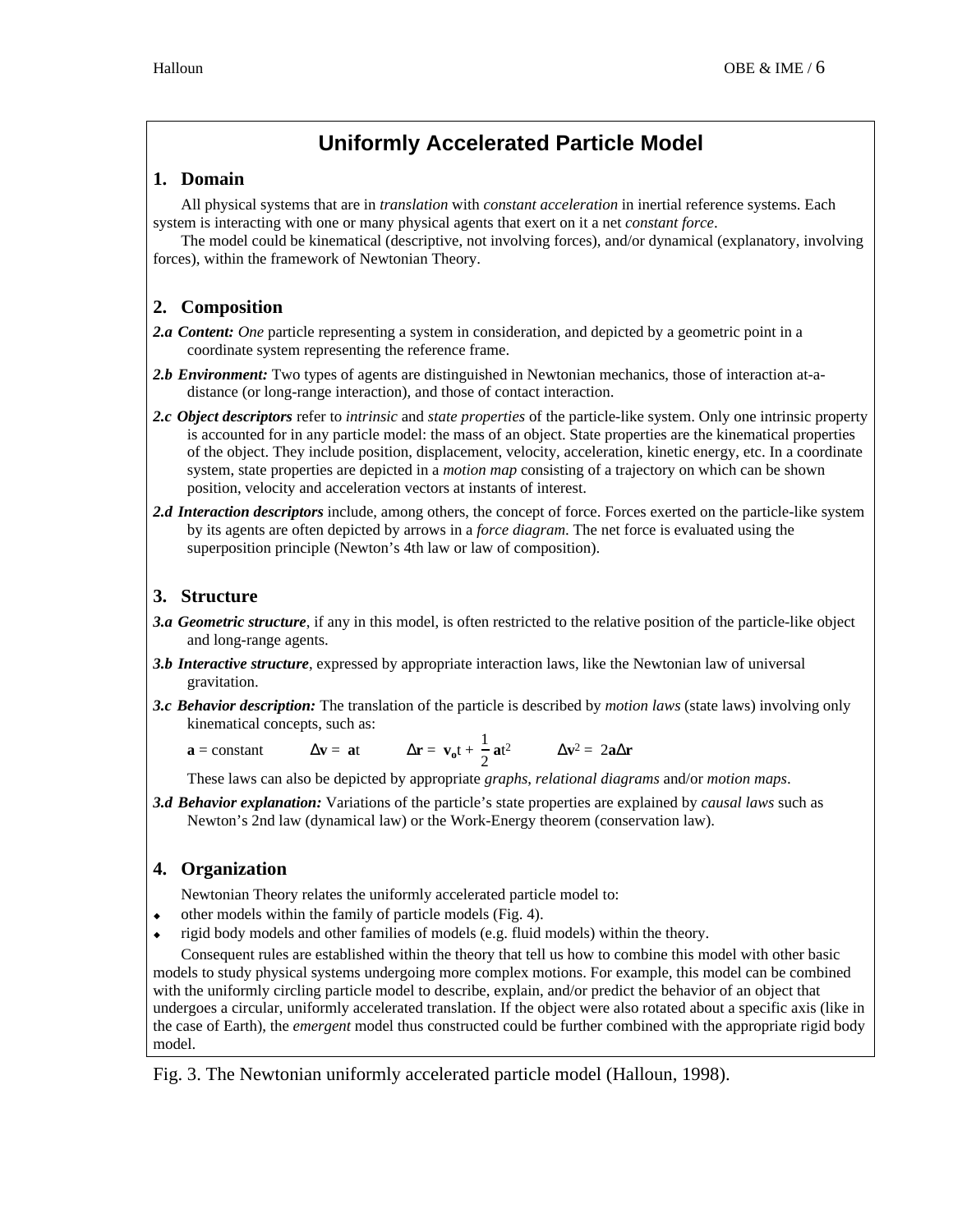## **Basic Particle Models**

Particle models refer to physical objects the internal structure of which can be ignored when they are in *translation* without rotation or precession, in a specific reference system. The content of each *basic* particle model consists of a single, dimensionless object: a particle. Basic particle models include:

#### *Free Particle*

This model refers to physical objects subject to zero net force  $(F_i = 0)$  in linear translation with constant velocity or at rest.

#### *Uniformly Accelerated Particle*

This model refers to physical objects subject to a net constant force  $(F_i = constant)$ , hence moving with constant acceleration in a linear or parabolic path.

#### *Harmonically Oscillating Particle*

This model (often called simple harmonic oscillator) refers to physical objects subject to a net force that is proportional to their displacement from a center of force  $(\mathbf{F}_i \mathbf{r})$ , hence undergoing simple harmonic motion.

#### *Uniformly Circling Particle*

This model refers to physical objects subject to a net centripetal force  $(\alpha_{\text{radial}}\mathbf{F}_{i} - 1/\mathbf{r}^{2})$  of constant magnitude, hence undergoing a uniform circular motion.

## **Basic Rigid Body Models\***

Rigid body models refer to physical objects the internal structure of which cannot be ignored when they are in *translation* and/or *rotation* and/or *precession*. The content of each *basic* rigid body model consists of one solid of a regular geometric shape rotating (precession ignored) about a specific axis (that may be fixed or in translation, and that can be modeled like a particle). Basic rigid body models include:

#### *Freely Rotating Rigid Body*

This model refers to physical objects subject to zero net torque about a specific axis  $(i = 0)$ , hence rotating with constant angular velocity about this axis or at rest.

#### *Uniformly Accelerated Rotating Rigid Body*

This model refers to physical objects subject to a net constant torque about a specific axis  $(i_{i} = constant)$ , hence rotating with constant angular acceleration about this axis.

Fig. 4. Two families of basic models in Newtonian theory (Halloun, 1996).

Euler's laws (which are sometimes wrongly referred to as "Newton's laws of rotation") govern the rotation of rigid body models. Euler's laws follow the Newtonian philosophy. In this respect, the family of rigid body models is here considered part of the "Newtonian" theory. One, though, could still refer to "Newtonian Theory" in the narrower sense, and restrict it to particle models.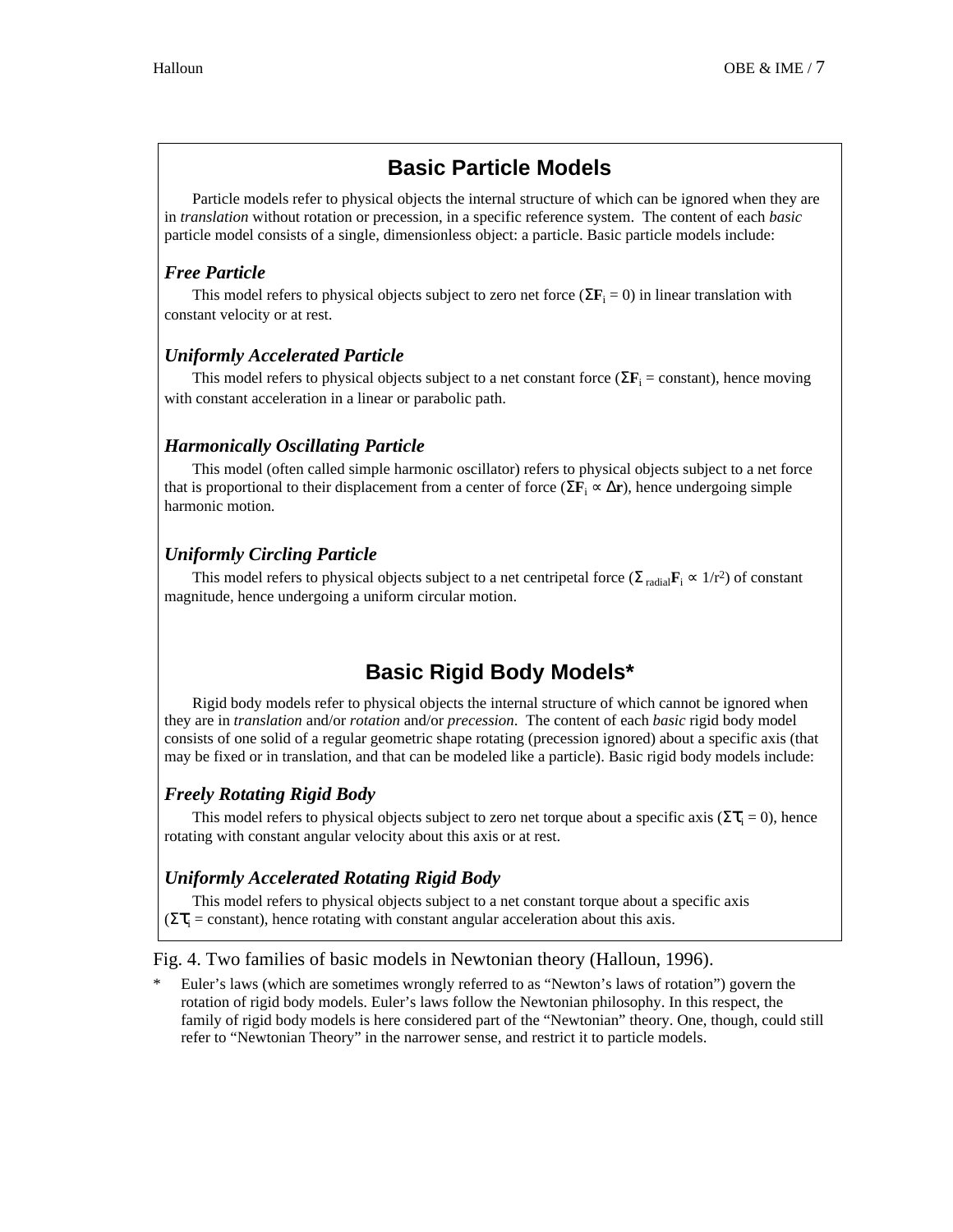#### **Modeling paradigm situations**

- *1. Model selection.* Individual systems are first conveniently defined in the situation. Then an appropriate model is adopted to represent each system within the framework of an appropriate scientific theory. The model can be entirely new or chosen from the person's repertoire of models.
- *2. Model construction.* The composition and structure of each model are specified and expressed mathematically in the form of a preliminary mathematical model.
- *3. Model validation.* Each model is assessed to determine whether it fulfills as constructed some specific needs in the situation, or needs to be refined or even replaced to this end.
- *4. Model analysis.* Once a model is validated, analysis can proceed to fulfill the purpose for which it is being constructed. In solving textbook problems, model analysis consists primarily of processing a mathematical model, getting answers to the questions asked in the problems, and interpreting and justifying the answers.
- *5. Model deployment.* Once a model is validated and analyzed in a particular situation, one needs to extrapolate the new experience. Such extrapolation includes *fine-tuning* any of the model's dimensions and involved concepts, setting conditions for *transferring* the model to new situations, and integrating the refined model in one's own knowledge base.

Fig. 5. Stages that learners should be guided through in modeling paradigm situations.

The content of a conventional science course is regarded as a dogma that is conveyed to the learners following a rigid syllabus (item 6 in Fig. 1). At any given time, all learners are infused with the same dose and through the same means (often by lecture and demonstration). Modern educational theories call for an adaptation of the content of a course to learners' initial knowledge state. OBE and IME comply with this call but to different extents. Under OBE, syllabi often consist of major headlines, and every teacher is left to fill in the details, often on ongoing basis without the use of any instructional manual. This though requires that teachers be: (a) well versed in educational research and theory as well as in the epistemology of science, and (b) assisted by staff bodies that no school can afford. IME draws upon educational research to prescribe flexible classroom modeling activities that can be easily adopted by all teachers, irrespective of their background. The "outcomes" are explicitly spelled out in the form of templates (Fig. 3) that are readily usable by every teacher, and that learners are guided to achieve following well-defined rules (Fig. 5). Learners' initial knowledge state is accounted for during the process in a manner discussed in the following section.

### **Methodology**

Conventional instruction of lecture and demonstration is teacher-centered. The teacher behaves like a preacher who addresses the learners like subservient parishioners. Their minds are treated as empty vessels where scholarly knowledge can be poured in so that it is ready for consumption by the learners any time it is called upon by the teacher. Eger (1993) best describes the situation in science education by saying:

In educational practice... scientific knowledge [is viewed] as *transferable commodity.* In this view, knowledge, or information, is *produced* in the laboratories, observatories, computer centers, and on researchers' desks; it is then recorded in papers, in monographs, and in books on various levels of expertise; finally through lectures, courses, popularizations, and the work of teachers, that *same* knowledge (information) is *transmitted* to other scientists, to students, and to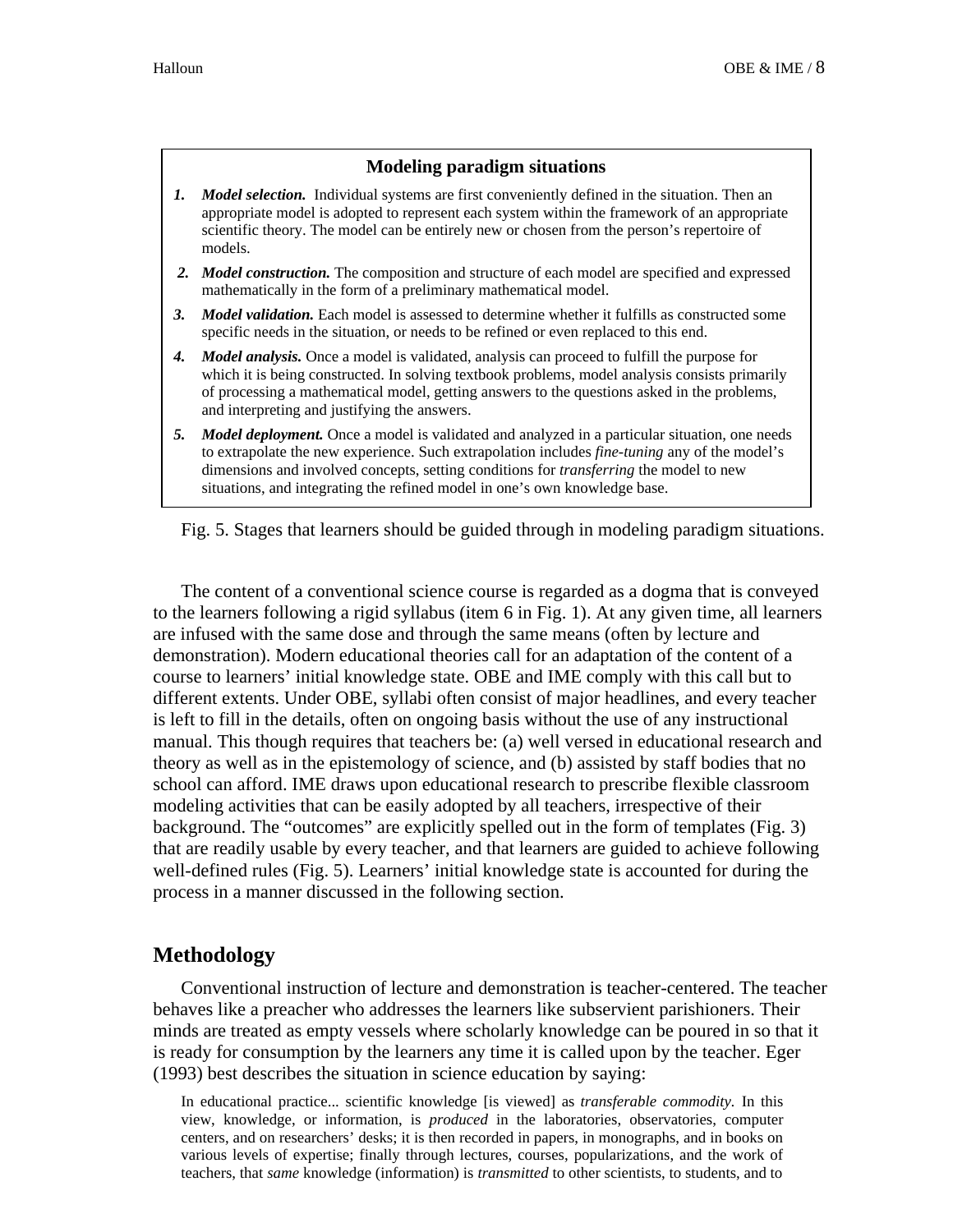the public. This is the *sender-channel-receiver* model of information theory. It gives us the research scientist as producer-sender, the textbook and teacher as channels, and the student as receiver. When it leaves the hands of the scientist-producer, the commodity (scientific knowledge) is fixed and finished; thereafter, the only way to measure the quality of the transmission is to compare that commodity, as the student receives it, with its form as the scientist sends it. (p. 20)

Thus the teacher is portrayed as the *retailer, and* the student as the *consumer* of science's cognitive products; and thus they see themselves as *outsiders* to science 'itself', identified with the production process. The subject/object distinction is not only taken for granted in this view, it *reifies* everything in sight. (p. 323)

OBE and IME, like all modern educational theories, call for a learner-centered science education that *forms* the mind rather than *informing* it, and that brings the learners into the world of science. To this aim, in IME, like in OBE, learners are actively engaged in the learning process through hands-on and reflective activities (items 1 and 5 in Fig. 1). In a typical IME physics class, the laboratory is integrated with the theoretical part of the course, and learners are constantly confronted with real world situations that they need to model, individually or in groups, using laboratory equipment, computer simulations, and/or paper-and-pencil. Learners' own knowledge is accounted for in the process.

Research has constantly shown that, in science and especially physics, learners bring to their classes deep-seated beliefs about the physical world and education. Learners' conceptions about the physical world are often incommensurable with scientific theory. In conventional instruction, these conceptions are not accounted for; the incommensurability is not resolved and scientific knowledge is often not assimilated (Halloun & Hestenes, 1985). Furthermore, under such instruction learners are led to believe that scientific theory can be learned by rote and that scientific skills can be developed by blindly mimicking the teacher (Halloun & Hestenes, 1998). Under OBE and IME alike, learners are helped to evolve into the scientific realm through reflective and collaborative engagement in the learning process (items 3 and 5 in Fig. 1). Under IME, this evolution takes place by helping learners construct scientific theory on their own through *interactive* modeling activities. During the process, learners are constantly urged to debate their ideas with their peers and resolve any incommensurability with scientific knowledge (Fig. 6).

Figure 6 outlines a *dialectical approach* of instruction whereby individual students are guided to first become aware of the state of their own knowledge and then evolve through the evaluation of their constructs and the negotiation of their meanings and validity with external evidence and with their peers. As indicated in this figure, and based on the degree of commensurability with scientific constructs, student initial constructs can be of three types. Some initial constructs may be *commensurable* with the desired scientific constructs. Others may be *incommensurable* in various respects not only with scientific constructs but also with one another. Finally, some of the desired constructs may have no counterparts in a student's knowledge base, and thus are *novel* to the student in the strict sense of the word. As outlined in Figure 6, the three types of constructs need to be treated differently in science instruction (Halloun, 1998).

Learners' conceptual evolution into the scientific world can be meaningfully achieved when they are afforded to negotiate their individual constructs with their peers and the teacher within the context of paradigm situations. Individual learners must be given the opportunity to defend their own position, challenge others' positions, and slip in others' shoes so as to see the pro's and con's of any argument both from one's own perspective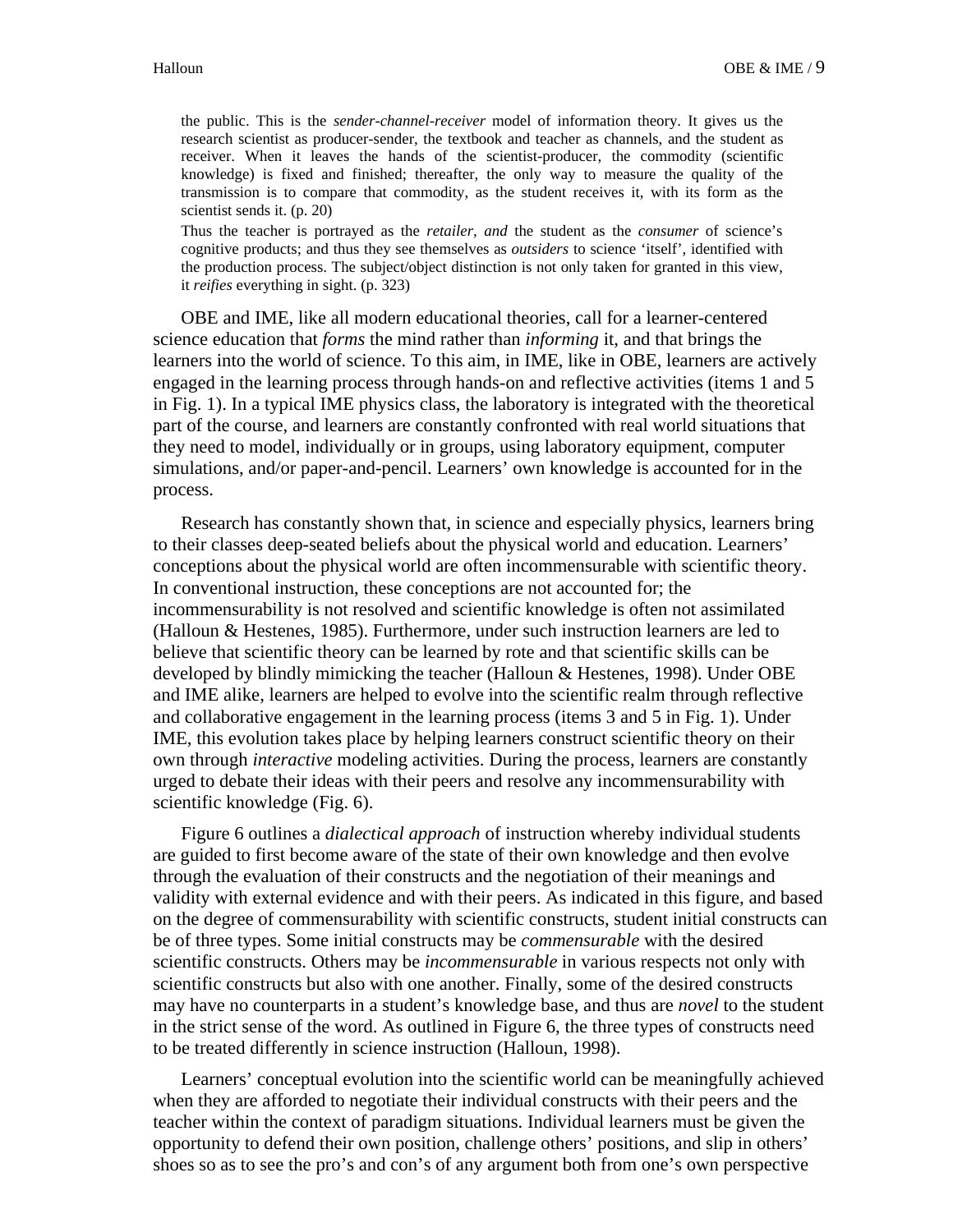and others'. Only then can learners be transformed from passive recipients of canned knowledge to critical seekers and active producers of generic knowledge.

 Modeling paradigm situations is optimized with the integration of modern technology, and especially computers. Computers must be integrated in instructional design not as luxury tools, but as efficient learning tools. When used properly, these tools can enhance the quality of interaction among students and between them and the real world (Redish, Saul & Steinberg, 1997; Thornton & Sokolof, 1990).



Fig. 6. Toward commensurability between student and scientist constructs (Halloun, 1998).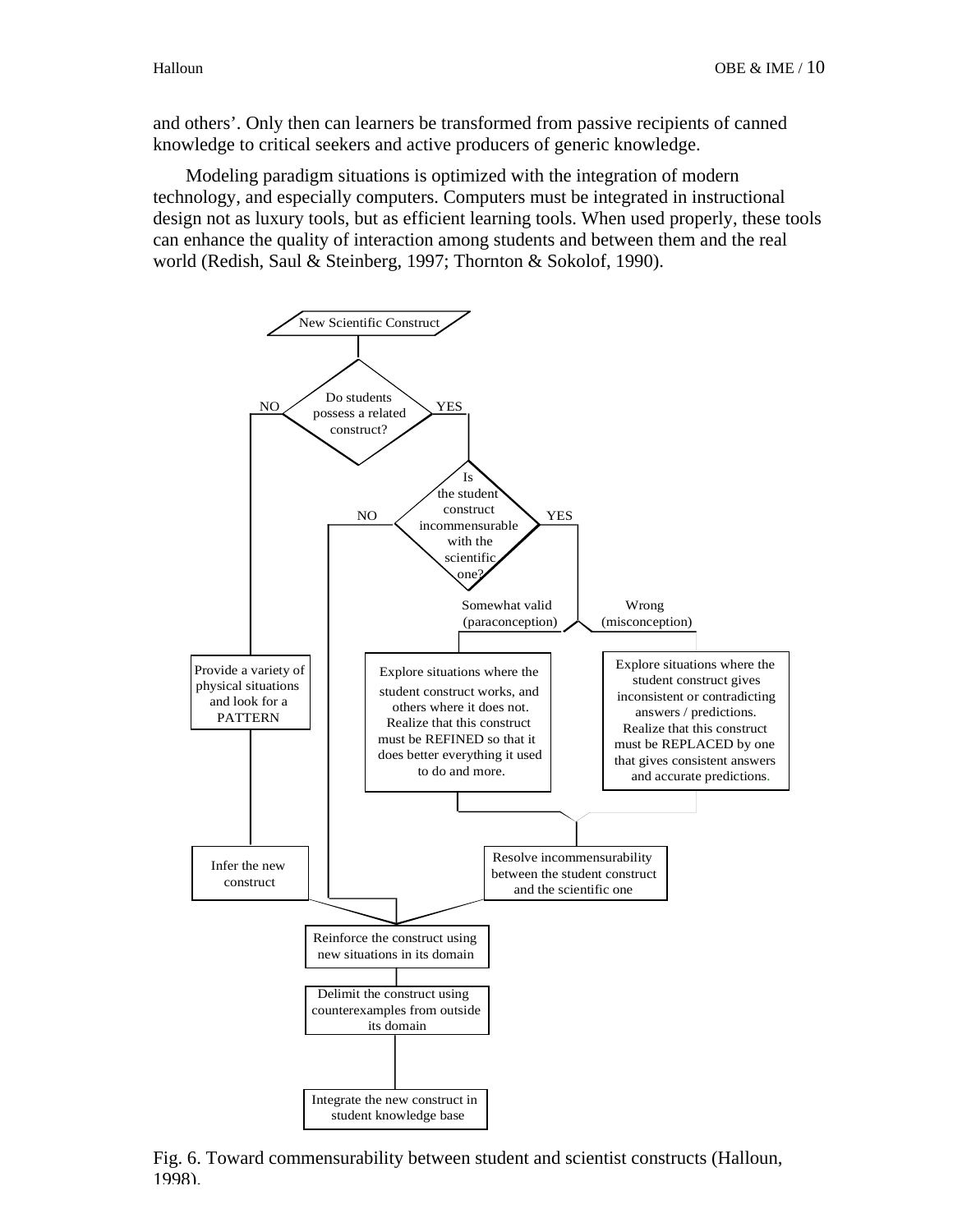Learners differ not only with respect to the initial knowledge state that relate to the course at hand, but also with respect to the skills required to evolve into the final state set in the course (outcome). Consequently, IME agrees with OBE on the necessity of not placing content into rigid time frames (item 9 in Fig. 1). However, no educational system can afford having learners "work at their own pace" in the absolute sense. Good athletic coaches adapt the level and period length of a drill to the fitness of individual players in a way that allow players in a team to be all evenly ready for a match with another team. Similarly, under IME, teachers adapt the quality and quantity of their assignments to the needs of individual learners so that, at specific times, all learners could reach in principle about the same outcomes. The so-called individualized instruction that was much hailed many years ago used to allow individual learners work at their own pace along the lines of what is being advocated nowadays by some OBE followers. The downfall of individualized instruction should be a lesson to remember.

OBE often promotes the radical constructivist idea that teachers be "guides on the side" almost leaving it to the learners to determine how learning proceeds. IME does not downplay the role of the teacher to that extreme. Under IME, teachers have to *mediate* learning at different levels. In addition to monitoring and often guiding collaborative and reflective activities, there are times when the teacher has to scaffold some constructs and demonstrate some skills, especially when these are completely novel to the learners. Assessment plays a central role in the learning process as described below, and the teacher is the key figure there. At any rate, and until we can get the knowledge and technology that can help people learn scholarly knowledge, and especially science and mathematics and their applications in technology, without going to school, there can be no learning there without teaching. But for teaching to result in meaningful learning, it has to follow an IME-like approach and not the conventional approach of episodic indoctrination.

#### **Assessment**

Conventional instruction is exam-driven (item 2 in Fig. 1). Learners often conceive exams as mere ranking tools that are imposed on them by an external authority so that they be compared in an intimidating manner to their peers and the teacher. They also see passing these exams as the sole target of instruction, and strive to do well on them more to please the teacher and their parents than anything else. Furthermore, they often see that success in these exams depend more on the personality of the teacher than on personal effort (Halloun & Hestenes, 1998). Under OBE and IME alike, exams are meant for the learner as tools of self-evaluation and intellectual development, and for the teacher as means of efficient feedback and for getting learners motivated to assume responsibility for their learning (item 7 in Fig. 1).

Traditional paper-and-pencil exams are not as much downplayed by IME as by OBE. In IME, such exams are conceived as efficient tools for learners to reflect on the state of their knowledge. The outcomes are then used as stepping stones towards the resolution of any incommensurability between learners' own knowledge and scientific knowledge. One way to achieve this goal is to administer periodically short-term quizzes. The same quiz is given twice. The first time around, the quiz is returned to the learners by simply pointing out what was done right and wrong in individual copies. The quiz is then returned to the learners for self-correction and/or for peer correction. This is best done in the classroom through teamwork, and through think aloud and peer critique. A day or more later, a parallel version of the quiz will be given and graded this time around in a traditional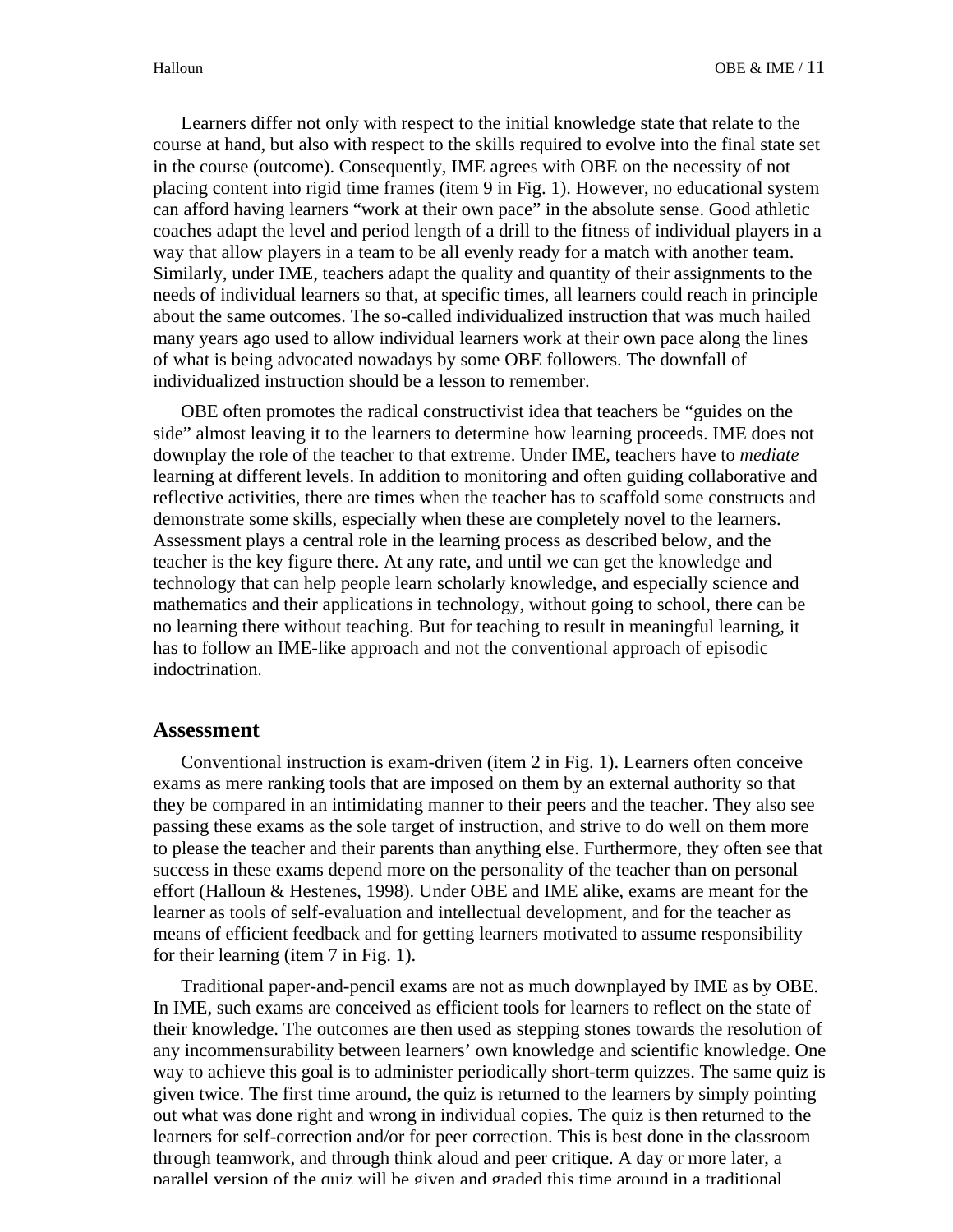manner. This process can be facilitated and rendered more efficient through the use of computers.

Various types of authentic assessment means are promoted by OBE as well as by IME. These means include short term and long term projects, individual and collaborative ones. They are intended to allow learners apply what they learn in the classroom in real world settings, so that they realize, on the one hand, the relevance of scholarly knowledge to everyday life; thus, their curiosity gets stirred and they become motivated to learn things meaningfully. On the other hand, through such projects, learners would be able to better realize the domain of applicability of scholarly knowledge in the real world, a major educational aspect that is often ignored in conventional instruction.

In summary, interactive model-based education engage learners interactively in the construction and application of well-defined, model-centered scientific theories, in order to help them evolve into the realm of science. The outcomes of education are spelled out explicitly in IME with respect to both the content of scientific knowledge and skills that learners ought to develop. Learners are guided to structure coherently every scientific theory around a few basic models of well-defined dimensions. These models are constructed and applied in paradigm situations that are designed to help learners evaluate their initial knowledge state and develop skills of scientific inquiry. To this end, learners are constantly urged to think aloud and negotiate their own ideas with their peers while modeling the physical world cooperatively. The teacher has to constantly monitor and regulate the pace of learners' activities, scaffold new knowledge whenever needed, and assess learners in a way that help them identify their weaknesses and strengths and motivate them to evolve into the realm of science.

#### **How effective is IME?**

Since the early eighties, IME has been implemented to various degrees in secondary school and college physics, in Lebanon and USA (Halloun & Hestenes, 1987; Halloun 1994, 1996 & 1998; Hestenes, 1997; Wells, Hestenes & Swackhamer, 1995). The effectiveness of this educational approach is being constantly measured using various tools. Teachers are surveyed to ascertain how they are implementing IME, and evaluate, from their own perspective, their practice and learners' involvement and their understanding of physics. Learners under IME are compared to their peers who follow conventional physics instruction, based on their performance on standardized tests for assessing conceptual understanding (Halloun & Hestenes, 1985; Hestenes, et al. 1992), and regular problem solving tasks (Halloun, 1994 & 1996), as well as on their overall classroom performance as measured by teachers' grades. All forms of evaluation are constantly showing that IME is significantly superior to conventional instruction, especially in the following respects.

Teachers constantly report that:

- $\bullet$  models in IME provide a strong thread that tie the various physics constructs together in a more coherent and more easily accessible format for the students than the traditional episodic format.
- $\bullet$  modeling paradigm situations along the lines of Figure 5 helps learners best develop scientific skills, especially of critical inquiry. More importantly, learners are reported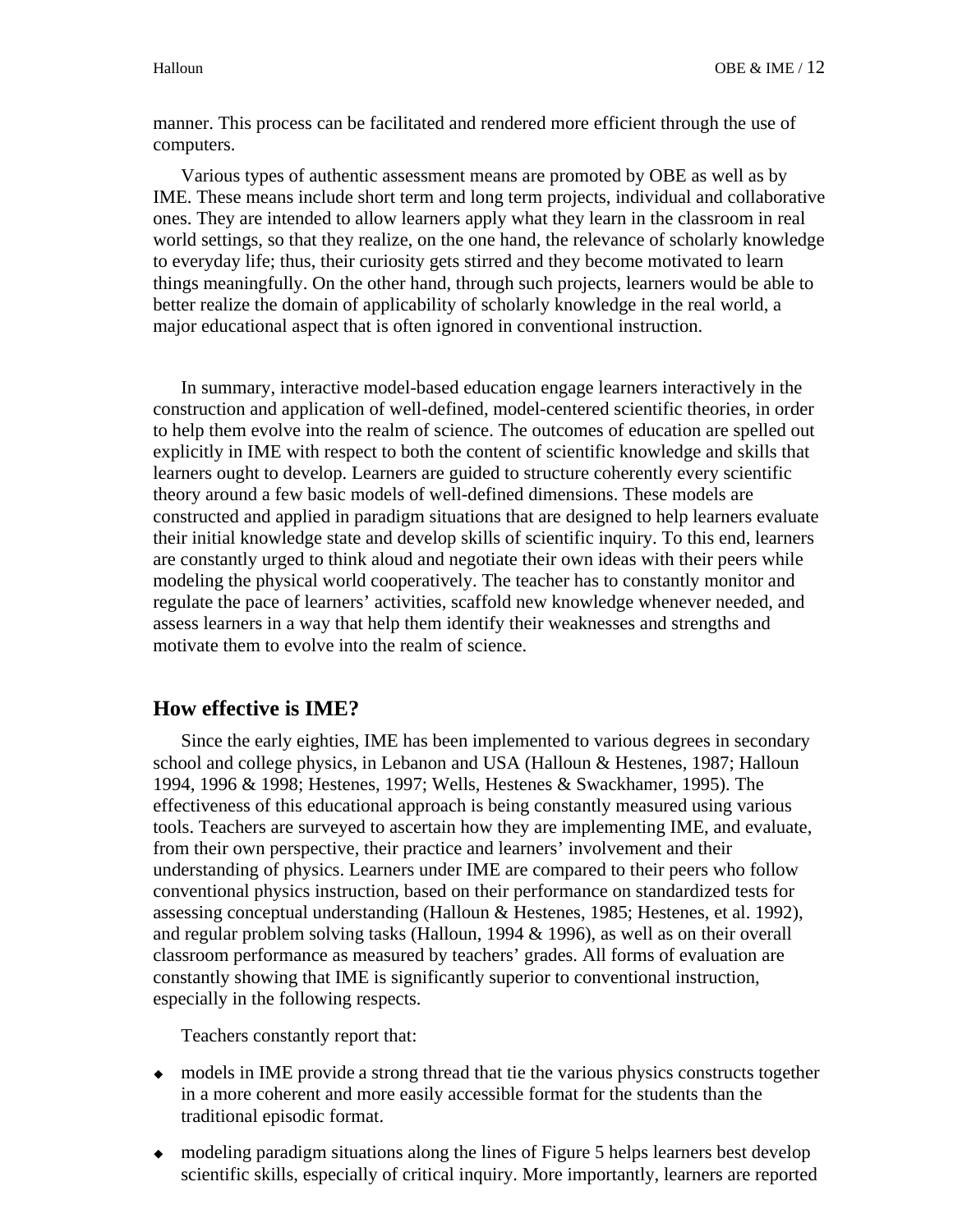to successfully transfer modeling skills that they develop in specific situations into novel situations, within and outside the domain of training.

 $\bullet$  the interactive, dialectical approach is in and of itself motivating both for them and for their pupils and students. Many teachers are especially surprised at what lower level learners could do under such approach, and report that the learners themselves are getting surprised and pleased at their ability to reason.

Learners' assessment, on the other hand, is constantly showing the following:

- $\bullet$  By comparison to conventional instruction, under IME, learners average about 1.5 standard deviations higher on standard instruments for assessing conceptual understanding of physics.
- $\bullet$  While under conventional instruction at best 5% of secondary school pupils and 20% of college students are able to solve various regular textbook problems administered for comparative evaluation, the rate of success under IME rises to at least 34% in secondary schools, and 72% in college.
- $\bullet$  Under IME, overall course performance, as measured by identical or similar exams and assignments, can be about twice as better than under conventional instruction, and attrition rates can be reduced to less than one third of what they are under the latter.

IME is expected to yield increasingly better results in the future. Results reported above pertain to either constrained classroom experiments or to courses where IME is being implemented by teachers who are still under training. Still, no form of OBE or any other non-conventional educational approach has ever been able to match IME's results in physics. Given its generic nature, there is no reason to doubt that, when applied to other scientific disciplines as well as mathematics, IME could result in comparable results there.

A word of caution is perhaps due at this point. No one should expect contiguously phenomenal results under IME. Like any new educational approach, teachers who want to adopt IME need excessive training for a number of semesters before they could fully implement it in their classrooms (perhaps more so for OBE than IME). A support system needs also to be instituted thereafter to ensure that teachers are well on track, on the one hand, and to assist them in times of need, on the other hand. The cost may thus seem too high for a country to pay in order to significantly deviate from the status quo. Nevertheless, given the uncertainties of OBE and the relatively higher expenditures that individual schools have to sustain for implementing it, IME remains a more viable alternative for significantly improving science (and mathematics) education.

#### **Acknowledgment**

This article is based on a plenary talk given at the SAIP annual meeting held in Durban in July 1997. Thanks to Jan Smit for his feedback on an earlier draft of this manuscript.